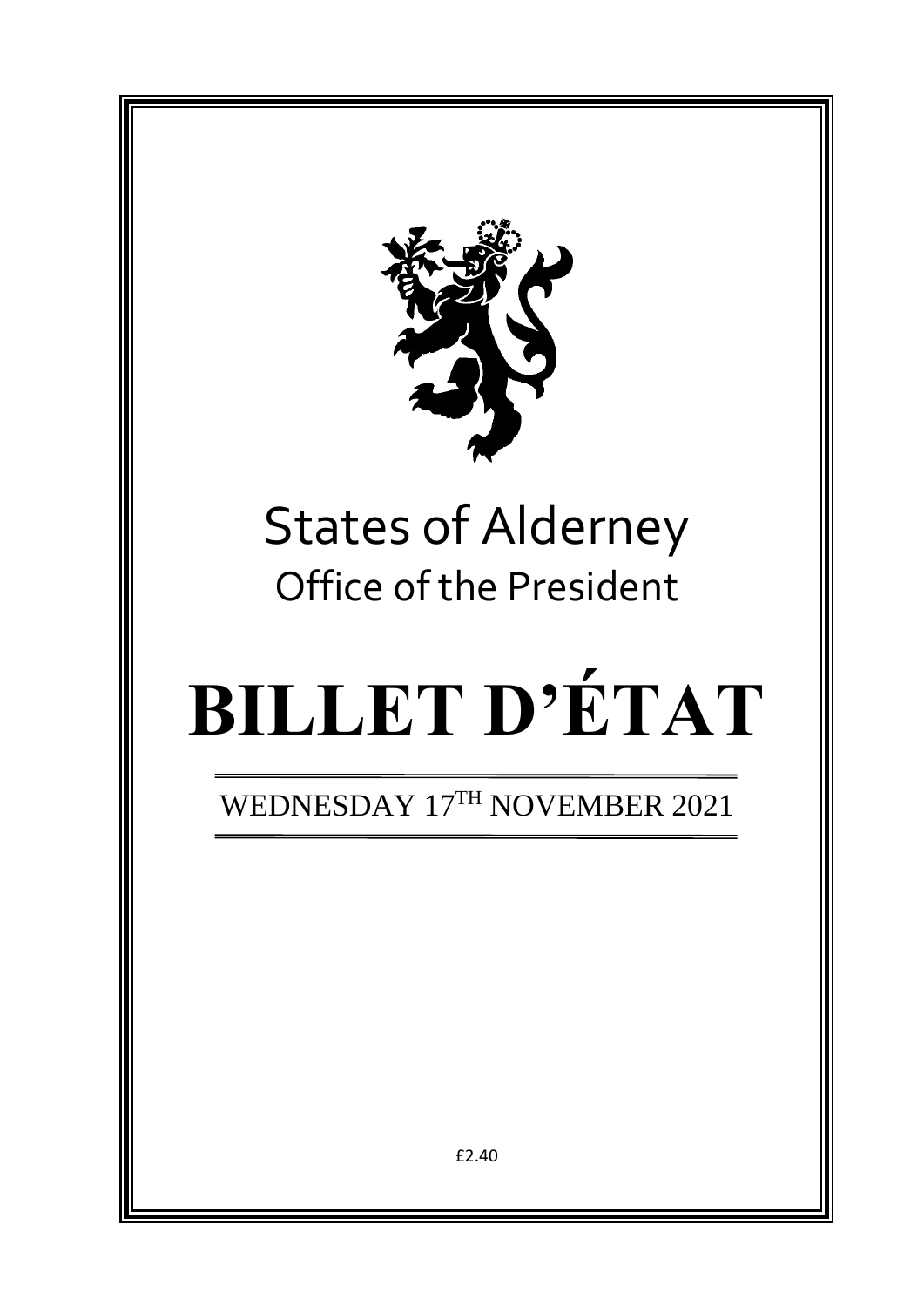## Billet d'État

### Wednesday 17<sup>th</sup> November 2021

**Members of the States:**

**I have the honour to inform you that the Meeting of the States will be held at 2.30pm on Wednesday 17th November 2021.** 

**This will be preceded by the People's Meeting, which will be held on Wednesday 10 th November 2021 at 7.00pm in the Island Hall, convened by Mr Bill Abel.**

**William Tate President**

#### **Item I Emergency Powers (Coronavirus) (General Provision) (Bailiwick of Guernsey) (No.11) (Amendment) Regulations, 2021**

#### **The following letter was received from Mr Bill Abel, Chairman of the Policy and Finance Committee:-**

"These Regulations are emergency regulations made by the Civil Contingencies Authority under Part 3 of the Civil Contingencies (Bailiwick of Guernsey) Law, 2012 ('the Law"). They are made on the occurrence of an emergency, within the meaning of the Law, in the Bailiwick arising from the urgent need to prevent, control or mitigate the spread of the virus Severe Acute Respiratory Syndrome Coronavirus 2 and the disease caused thereby, COVID-19 (referred to together in these regulations as coronavirus). They are prefaced with a statement by the Civil Contingencies Authority, as required by section 12(2) of the Law. COVID-19 was made a notifiable disease for the purposes of the Public Health Ordinance, 1936 on 10th February 2020.

These Regulations amend the Emergency Powers (Coronavirus) (General Provision) (Bailiwick of Guernsey) (No. 11) Regulations, 2021.

The amendments remove the requirement for Blue Arrivals that is, persons who are doubly vaccinated and have arrived in the Bailiwick having spent all of the previous 10 days in the Common Travel Area — to take Lateral Flow Tests for COVID-19 on the day of arrival and specified days thereafter.

They also extend the period in which an arrival in the Bailiwick may provide information as to his or her travel history (on the Travel Tracker website) from 48 hours before travel to 8 days before travel. These Regulations came into force on 20 October, 2021, and shall have temporary effect only in accordance with the provisions of section 16 (duration and scrutiny of emergency regulations) of the Law.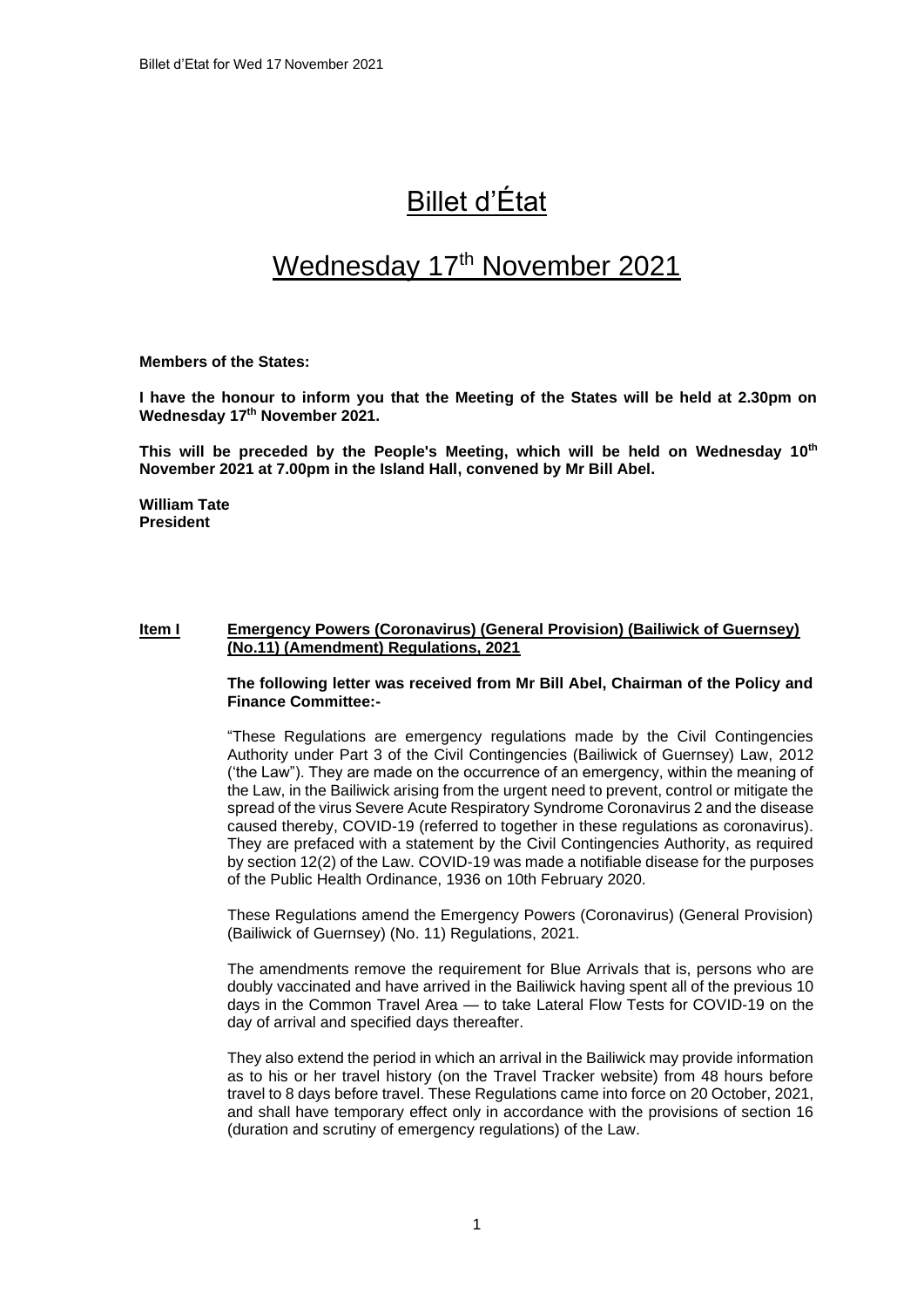I would be grateful if "The Emergency Powers (Coronavirus) (General Provision) (Bailiwick of Guernsey) (No.11) (Amendment) Regulations, 2021" are placed before the next meeting of the States of Alderney with an appropriate proposition.

Bill Abel, Chairman"

**The States of Alderney is asked not to annul "The Emergency Powers (Coronavirus) (General Provision) (Bailiwick of Guernsey) (No.11) (Amendment) Regulations, 2021".**

Proposed by Mr Bill Abel Seconded by Mr Alex Snowdon

#### **Item II Emergency Powers (Coronavirus) (General Provision) (Bailiwick of Guernsey) (No.12) Regulations, 2021**

#### **The following letter was received from Mr Bill Abel, Chairman of the Policy and Finance Committee:-**

"These Regulations are emergency regulations made by the Civil Contingencies Authority under Part 3 of the Civil Contingencies (Bailiwick of Guernsey) Law, 2012 ('the Law"). They are made on the occurrence of an emergency, within the meaning of the Law, in the Bailiwick arising from the urgent need to prevent, control or mitigate the spread of the virus Severe Acute Respiratory Syndrome Coronavirus 2 and the disease caused thereby, COVID-19 (referred to together in these regulations as coronavirus). They are prefaced with a statement by the Civil Contingencies Authority, as required by section 12(2) of the Law. COVID-19 was made a notifiable disease for the purposes of the Public Health Ordinance, 1936 on 10th February 2020.

These Regulations revoke and re-enact (with modifications) regulations previously made by the Civil Contingencies Authority in respect of the coronavirus pandemic.

These Regulations came into force on the 27" October, 2021 and shall have temporary effect only in accordance with the provisions of section 16 (duration and scrutiny of emergency regulations) of the Law.

#### *Part I - screening, assessment and powers to detain etc*

*.*

This Part places a requirement to self-isolate on persons arriving in the Bailiwick, enables the Medical Officer of Health to place restrictions and requirements on other persons who are or who may be infected with coronavirus, and makes provision in respect of related matters, including powers for the Medical Officer of Health to impose screening requirements, to detain people and to require people to self-isolate. The provisions also create criminal offences and confer powers of enforcement on police officers, and provide for appeals against requirements or restrictions imposed under this Part by the Medical Officer of Health (as well as in respect of determinations concerning vaccination status and decisions in respect of specific conditions imposed on Critical Workers) to be made to the Royal Court.

Regulation 4 gives effect to Schedule 1, which makes provision in respect of Critical Workers. A person who has been granted a Critical Worker Exemption will have to selfisolate in accordance with, and otherwise comply with, the provisions of Schedule 1.

Schedule 2 to these regulations, which is given effect by regulation 5, provides for reduced, or no, self-isolation to be undertaken by persons who arrive from a place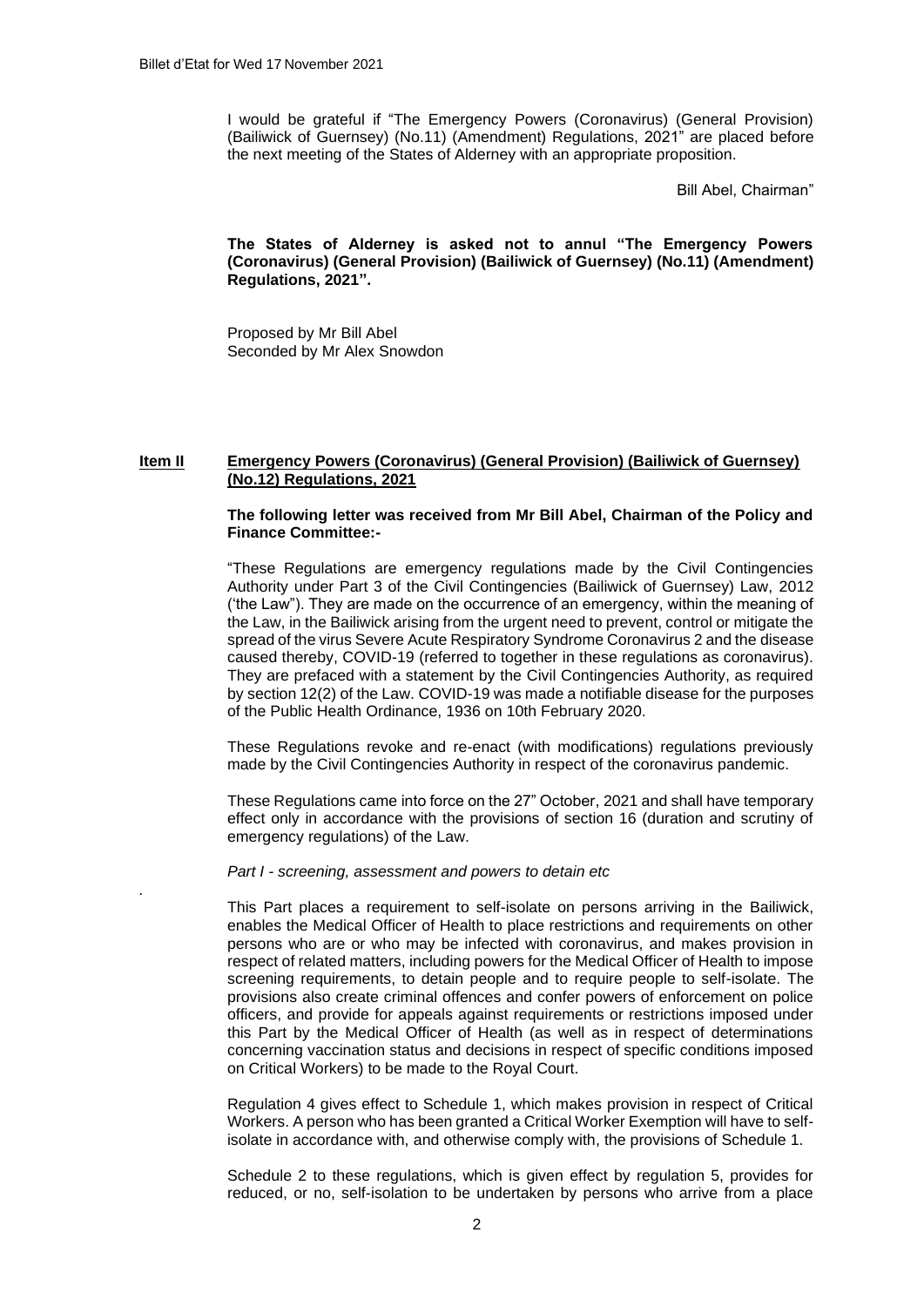specified as a Green List Country or a Red List Country on the States of Guernsey website, and who elect to comply with the testing requirements set out therein.

Arrivals from Green List Countries are treated differently depending on whether they have a full vaccination history within the meaning of the Regulations. It imposes a requirement on arrivals from Green List Counties with a full vaccination history to take on their day of arrival a self-administered lateral flow test for COVID 19 provided to them on arrival; to report any positive test results to Public Health; and to comply with any direction given to them on so doing. It makes a failure (without reasonable excuse) to comply with these requirements a criminal offence. The Regulations also impose a requirement to pay a fee for the provided tests before travel.

This Part also provides for 'Blue Arrivals' — that is, persons (including children) arriving in the Bailiwick from within the Common Travel Area - to be free from self-isolation on arrival.

Finally, this Part provides that a person (other than a child under 5) who does not wish to undergo any testing on arrival has to self-isolate for 10 days on arrival.

#### *Part II — miscellaneous and final*

Schedule 3 to these Regulations, which is given effect by regulation 22, sets out the modifications to be made to mental health legislation having effect in the Bailiwick. Paragraphs 4 and 5 modify the Mental Health Review Tribunal Procedure Rules, 2012 to provide that the Mental Health Review Tribunal may properly be constituted according to specified criteria.

I would be grateful if "The Emergency Powers (Coronavirus) (General Provision) (Bailiwick of Guernsey) (No.12) Regulations, 2021" are placed before the next meeting of the States of Alderney with an appropriate proposition.

Bill Abel, Chairman"

**The States of Alderney is asked not to annul "The Emergency Powers (Coronavirus) (General Provision) (Bailiwick of Guernsey) (No.12) Regulations, 2021".**

Proposed by Mr Bill Abel Seconded by Mr Alex Snowdon

#### **Item III The Partnership (Alderney) Law, 2021 and The Limited Partnerships (Alderney) Law, 2021**

**The following letter was received from Mr Bill Abel, Chairman of the Policy and Finance Committee:-**

*"Partnership (Alderney) Law, 2021*

The Partnership (Alderney) Law, 2021 essentially replicates for Alderney the provisions of the Partnership (Guernsey) Law, 1995. In so doing it provides a statutory basis for partnerships in Alderney in a form that will be familiar to Bailiwick businesses. It sets out what is meant by a 'partnership' and rules for determining if a partnership exists, the powers of partners to bind a partnership (or 'firm'); rules in respect of the personal liability of partners and partnerships in certain circumstances; and administrative provisions in respect of matters such as expelling partners and varying the terms of partnerships. There are also detailed provisions providing for the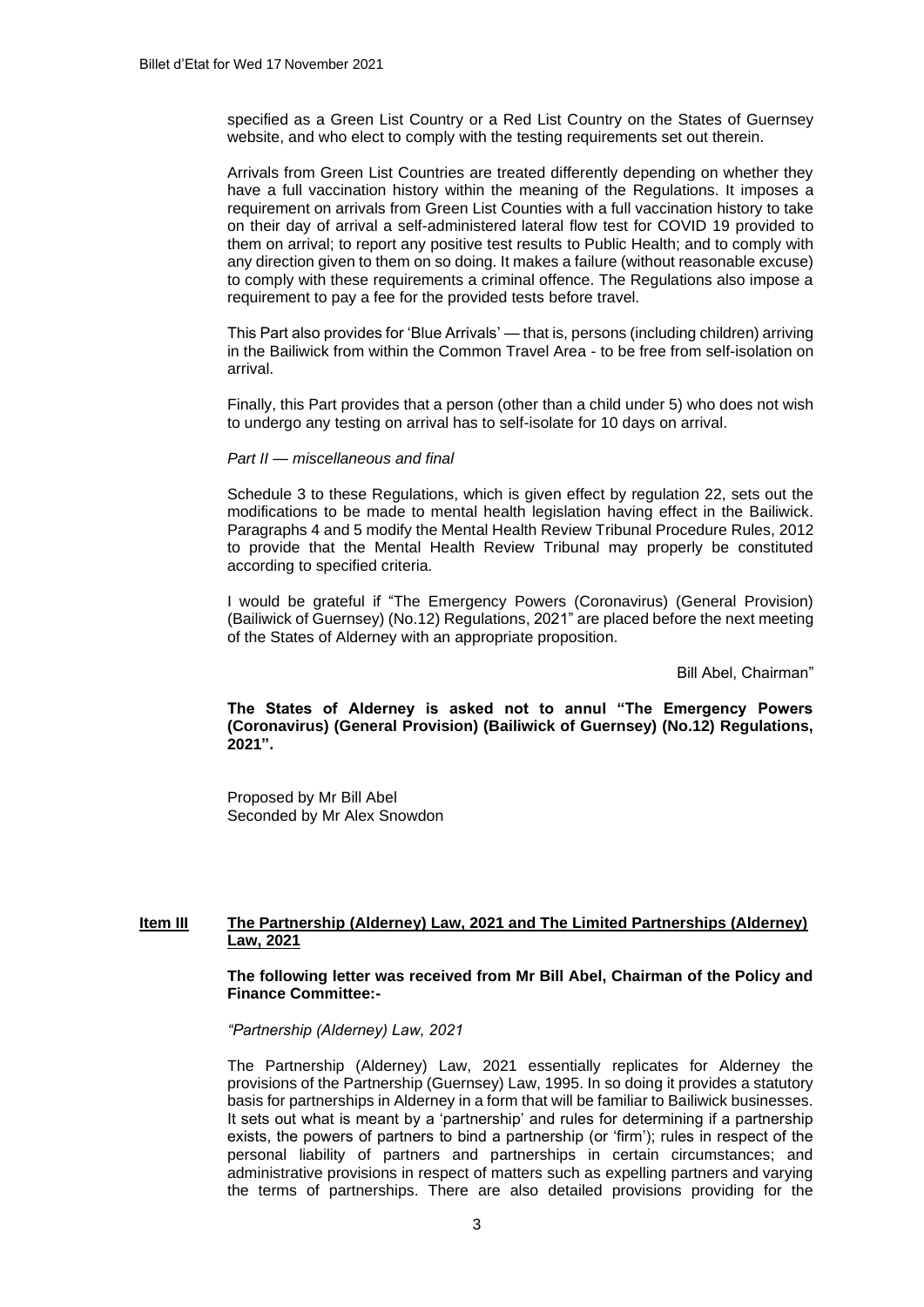dissolution of partnerships in different circumstances, including dissolution by order of the Court of Alderney on application by a partner, and the rights and obligations of partners on dissolution.

The Law also makes necessary consequential amendments to Bailiwick-wide financial regulatory legislation to ensure that Alderney partnerships are brought within its scope in the same way as Guernsey partnerships.

#### *Limited Partnerships (Alderney) Law, 2021*

Subject to one important difference, this Law in large part replicates for Alderney the provisions of the Limited Partnerships (Guernsey) Law, 1995. A limited partnership has both general partners (with joint and several liability for partnership debts, like conventional partners) and limited partners who have no management authority, but also no liability for firm debts.

The Law differs from the Guernsey Law (and the United Kingdom legislation) in providing that that one or more of the limited partners may be an "administrative partner" who may take part in the management of the business in the same way as a general partner, even though his or her liability would remain limited. As such, an "administrative partner " would in some ways be in a similar position to a limited partner in a private fund limited partnership formed under the Limited Partnership Act 1907 (as amended) though with some important differences: his or her power to act in the management of the partnership business would not be restricted in the same way as it is under the amended 1907 Act, and s/he could bind the partnership. The main provisions in respect of administrative partners are found in Part II of the Law.

The Law requires limited partnerships to have a registered office in Alderney and to be entered on a Register of Limited Partnerships to be established and maintained by the Greffier. It also provides that a limited partnership may be a legal person if the general partners so elect at the time of registration. Like the Guernsey Law, the Law makes provision in respect of administrative matters such as the keeping of records and the appointment of auditors to prepare accounts, and changes to the partnership. It also makes detailed provision as regards the dissolution of limited partnerships, including upon the making of an order by the Court of Alderney.

The Law also makes necessary consequential amendments to Bailiwick-wide financial regulatory legislation to ensure that Alderney limited partnerships are brought within its scope in the same way as Guernsey limited partnerships (subject to appropriate provision for administrative partners).

I would be grateful if "The Partnership (Alderney) Law, 2021" and "The Limited Partnerships (Alderney) Law, 2021" are placed before the next meeting of the States of Alderney with an appropriate proposition.

Bill Abel, Chairman"

**The States of Alderney is asked to:**

**1. Approve "The Partnership (Alderney) Law, 2021";** 

**and**

**2. Approve "The Limited Partnerships (Alderney) Law, 2021"; and to authorise the Bailiff to present a most humble petition to Her Majesty praying for Her Royal Sanction thereto.**

Proposed by Mr Bill Abel Seconded by Mr Kevin Gentle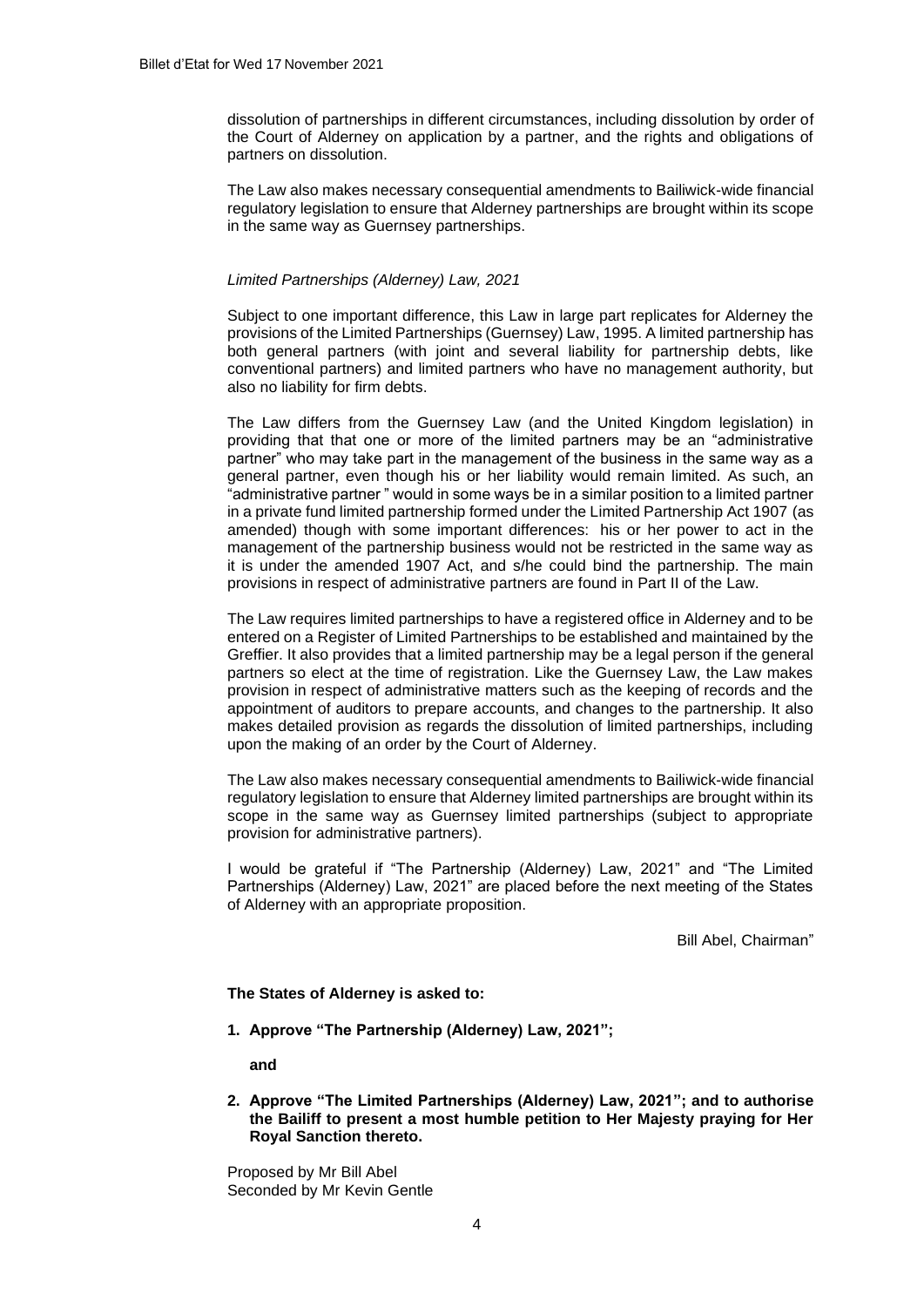#### **Item IV Public Holidays in 2022**

#### **The following letter was received from Mr Bill Abel, Chairman of the Policy and Finance Committee:-**

"Policy and Finance Committee is seeking States of Alderney approval for changes to do with creating a holiday in 2022 to celebrate Her Majesty The Queen's Platinum Jubilee.

The proposal which was brought to the notice of the Policy and Finance Committee by the States of Guernsey Committee *for* Economic Development includes a change to the late May 2022 public holiday to designate Thursday 2nd June in place of 30th May (so moving the late May public holiday) as well as creating an additional public holiday on Friday 3rd June to celebrate Her Majesty The Queen's Platinum Jubilee. This will see a four-day weekend which will provide the opportunity for the public to celebrate the first British monarch to reach such a milestone. This proposed change also enables Alderney to align itself to the United Kingdom (UK) which announced plans some months ago to mark The Queen's 70th Anniversary as Monarch.

Policy and Finance Committee were asked to consider this proposal at its meeting of 30th September 2021 where the Committee resolved by a majority to approve that Thursday 2<sup>nd</sup> June 2022 shall be a public holiday in place of Monday 30<sup>th</sup> May 2022; to approve an additional public holiday on Friday 3<sup>rd</sup> June 2022 and for the necessary legislation to be drafted for full States approval.

The Public Holidays (Alderney) Ordinance, 2021 has been drafted in accordance with the Policy and Finance Committee resolution of 30<sup>th</sup> September.

I would be grateful if "is placed before the next meeting of the States of Alderney with an appropriate proposition.

Bill Abel, Chairman"

#### **The States of Alderney is asked to approve "The Public Holidays (Alderney) Ordinance, 2021".**

Proposed by Mr Bill Abel Seconded by Kevin Gentle

#### **Item V Amendments to eGambling Legislation**

#### **The following letter was received from Mr Bill Abel, Chairman of the Policy and Finance Committee:-**

"As part of its commitment to the Bailiwick of Guernsey AML/CFT Strategy and the forthcoming Moneyval Evaluation, the Alderney Gambling Control Commission has reviewed the current eGambling legislative framework against the Financial Action Task Force (FATF) Recommendations. At its meeting on the 29th July 2021, the AGCC approved in principle the following proposed amendments:

- The Gambling (Alderney)(Amendment) Law 2021 (the Law)
- The Alderney eGambling (Amendment) Ordinance 2021 (the Ordinance)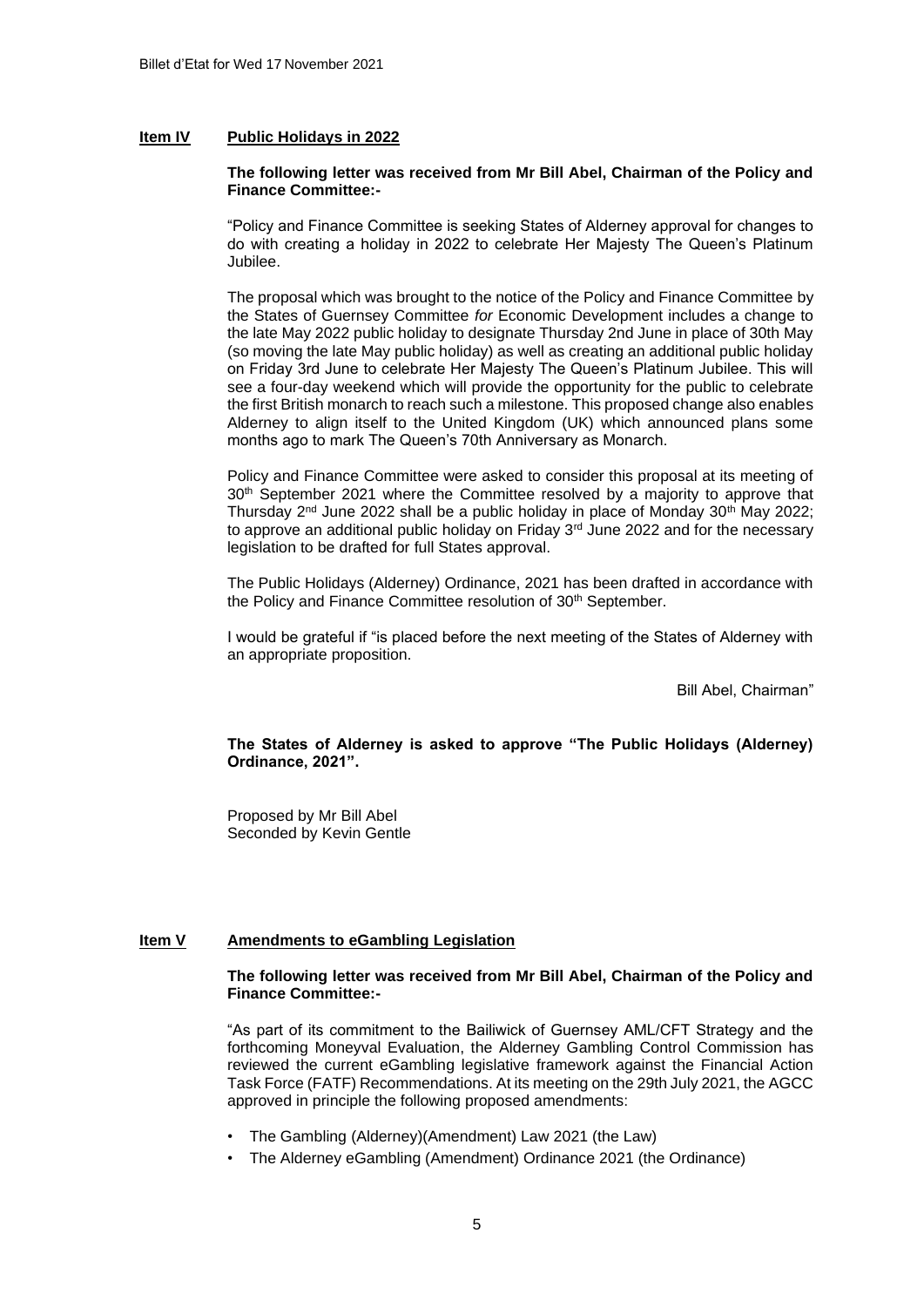One of the FATF Recommendations is that any sanction available to Regulatory Supervisors for any AML/CFT failings must be dissuasive, effective and proportionate to deter money laundering and/or terrorist financing. The current maximum financial regulatory penalty is £25,000, which the AGCC believes is not in compliance with the FATF Recommendations.

Therefore, it is proposed that the maximum regulatory financial penalty be increased from £25,000 to £250,000 or 10% of turnover, whichever is the greater.

Further, it is also proposed that the criminal penalty for money laundering/terrorist financing offences be increased to five years imprisonment or an unlimited fine. In practice any money laundering/terrorist financing offence will be dealt with under the Proceeds of Crime Laws in place in the Bailiwick which carries greater punishment. However, the penalty for these types of offences in the eGambling legislative framework should still be compliant with the FATF Recommendations.

Whilst reviewing these penalties, a review of all penalties in the legislation was undertaken to ensure that they remain, proportionate, effective and dissuasive. It is proposed that the penalties for the minor offences be increased to mirror the maximum penalty of the Court of Alderney which is 12 months imprisonment or £10,000. There is one further amendment which modernises the drafting in Section 13(1) of the draft Law and consolidates the maximum penalty into one.

Finally, there are other consequential amendments within these drafts which seek to address some issues in earlier amendments.

The Memorandum of Understanding between the Home Department, States of Guernsey, The States of Alderney and AGCC states that any proposed amendments to the eGambling legislation must be sent to the Home Department for comment. AGCC have confirmed that the Home Department have had sight of the proposed amendments and have confirmed they have no comments on them.

The Law Officers have drafted these amendments in line with the AGCC instructions; and Richard Walker, Director of Financial Crime Policy, has been consulted to ensure they are in harmony with the Bailiwick AML/CFT Strategy and the FATF Recommendations.

I would be grateful if "The Gambling (Alderney)(Amendment) Law, 2021" and "The Alderney eGambling (Amendment) Ordinance, 2021" are placed before the next meeting of the States of Alderney with an appropriate proposition.

Bill Abel, Chairman"

#### **The States of Alderney is asked to:**

**1. Approve "The Gambling (Alderney) (Amendment) Law, 2021", and to authorise the Bailiff to present a most humble petition to Her Majesty praying for Her Royal Sanction thereto;** 

**and**

**2. Approve "The Alderney eGambling (Amendment) Ordinance, 2021".**

Proposed by Mr Bill Abel Seconded by Mr Boyd Kelly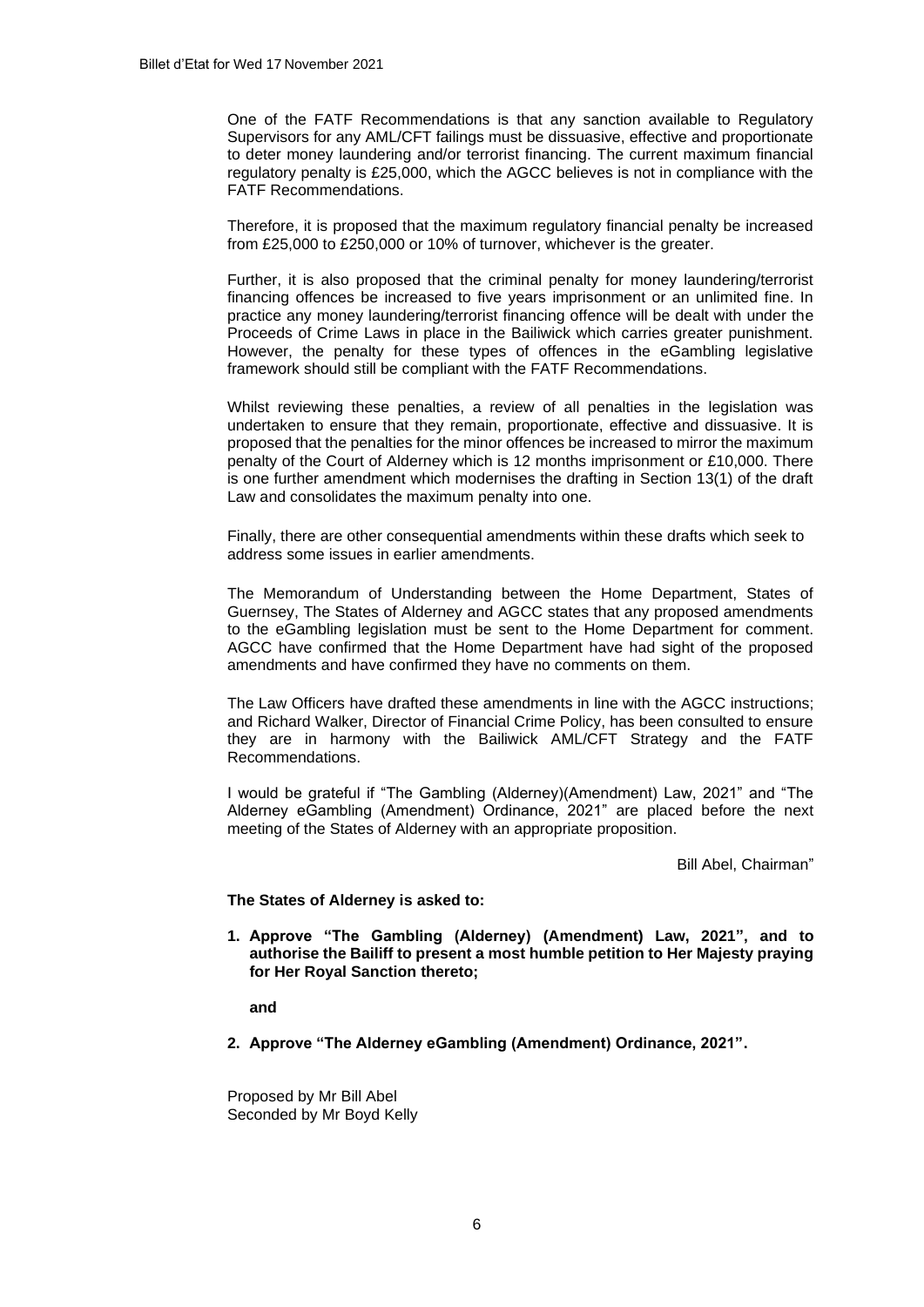#### **Item VI Alderney Property Tax Appeals Panel**

#### **The following letter was received from Mr Bill Abel, Chairman of the Policy and Finance Committee:-**

"Section 23 of the Alderney Property Tax Ordinance, 2020 requires the States of Alderney to establish an Alderney Property Tax Appeals (APT) Panel for the purpose of hearing and determining any appeals against relevant decisions. These are specified in the Ordinance as:

- (a) a decision as to the amount of APT due in respect of any real property,
- (b) a decision as to the property reference into which any real property falls,
- (c) a decision as to the plan area of any real property or the number of assessable units thereof,
- (d) a decision as to the ownership of any real property,
- (e) a decision to levy a flat rate penalty or interest in accordance with section 9 of the Ordinance,
- (f) a decision to amend or not to amend the Register under section 13(8).

The Chair of the APT Appeals Panel will appoint a Tribunal of three from the Panel to hear and determine any appeals.

Following a recruitment process, four candidates have been identified for the Panel. All are also current members of the Guernsey Taxation on Real Property Panel which carries out exactly the same function for the States of Guernsey in respect of TRP. No Alderney resident applied for the roles but all candidates are resident in Guernsey. This does bring the advantage of minimising the potential risk of conflict with Alderney property owners in the event of an appeal.

The Policy and Finance Committee at its meeting on 30th September recommended that Mrs Julia White, Mrs Audrey Branch, Mr Raymond Le Poidevin and Mr Keith Bell be appointed as members of the Alderney Property Tax Appeals Panel.

The Policy and Finance also recommended that Mrs Julia White be appointed as Chair and Mr Keith Bell as Deputy Chair.

I would be grateful if this matter is placed before the next meeting of the States of Alderney.

Bill Abel, Chairman"

**The States of Alderney is asked to approve the appointment of Mrs Julia White; Mrs Audrey Branch; Mr Raymond Le Poidevin and Mr Keith Bell to become members of the Alderney Property Tax Appeals Panel and furthermore, to approve the appointment of Mrs Julia White as Chair and Mr Keith Bell as Deputy Chair of that Panel.**

Proposed by Mr Bill Abel Seconded by Mr Ian Carter

#### **Item VII Accounts for Information**

**The attached reports, for information purposes, were received from Mr Abel, Chairman of the Policy & Finance Committee:-**